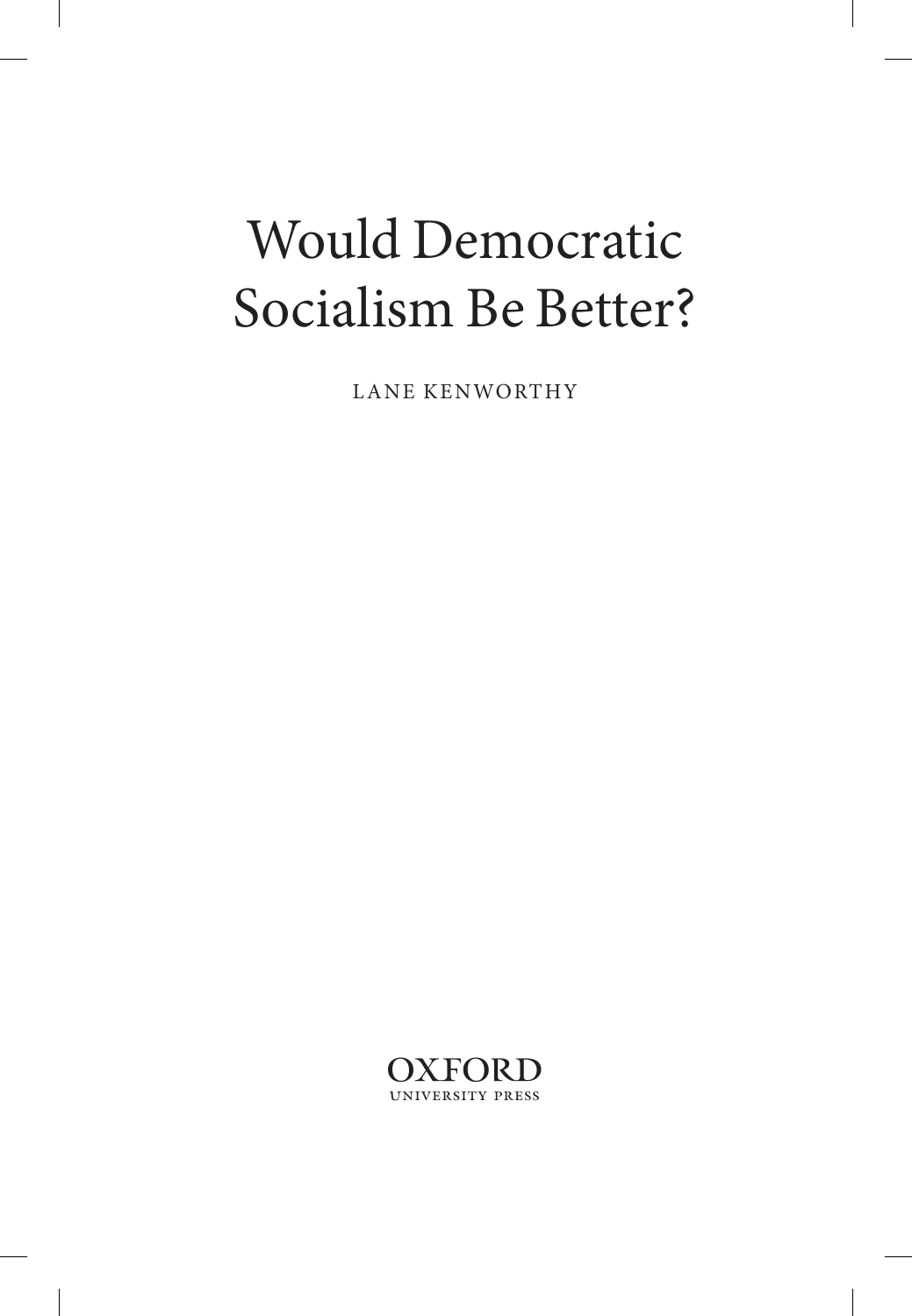## **Contents**

|                     | 1. Is Capitalism Not Good Enough?                                              | 1          |
|---------------------|--------------------------------------------------------------------------------|------------|
|                     | 2. An End to Poverty in Rich Countries                                         | 15         |
|                     | 3. An End to Poverty Everywhere                                                | 24         |
|                     | 4. More Jobs                                                                   |            |
|                     | 5. Decent Jobs                                                                 | 44         |
|                     | 6. Faster Economic Growth                                                      | 56         |
|                     | 7. Inclusive Growth                                                            | 64         |
|                     | 8. More Public Goods and Services                                              | 75         |
|                     | 9. Affordable Healthcare for All                                               | 82         |
|                     | 10. Helpful Finance                                                            | 91         |
|                     | 11. Truly Democratic Politics                                                  | 97         |
|                     | 12. Economic Democracy                                                         | 108        |
|                     | 13. Less Economic Inequality                                                   | 120        |
|                     | 14. Gender and Racial Equality                                                 | 131        |
|                     | 15. More Community                                                             | 144        |
|                     | 16. A Livable Planet                                                           | 155        |
|                     | 17. Would Democratic Socialism Be Better Than Social<br>Democratic Capitalism? | 163        |
| Acknowledgments     |                                                                                | 171<br>173 |
| Notes<br>References |                                                                                | 191        |
| Index               |                                                                                | 215        |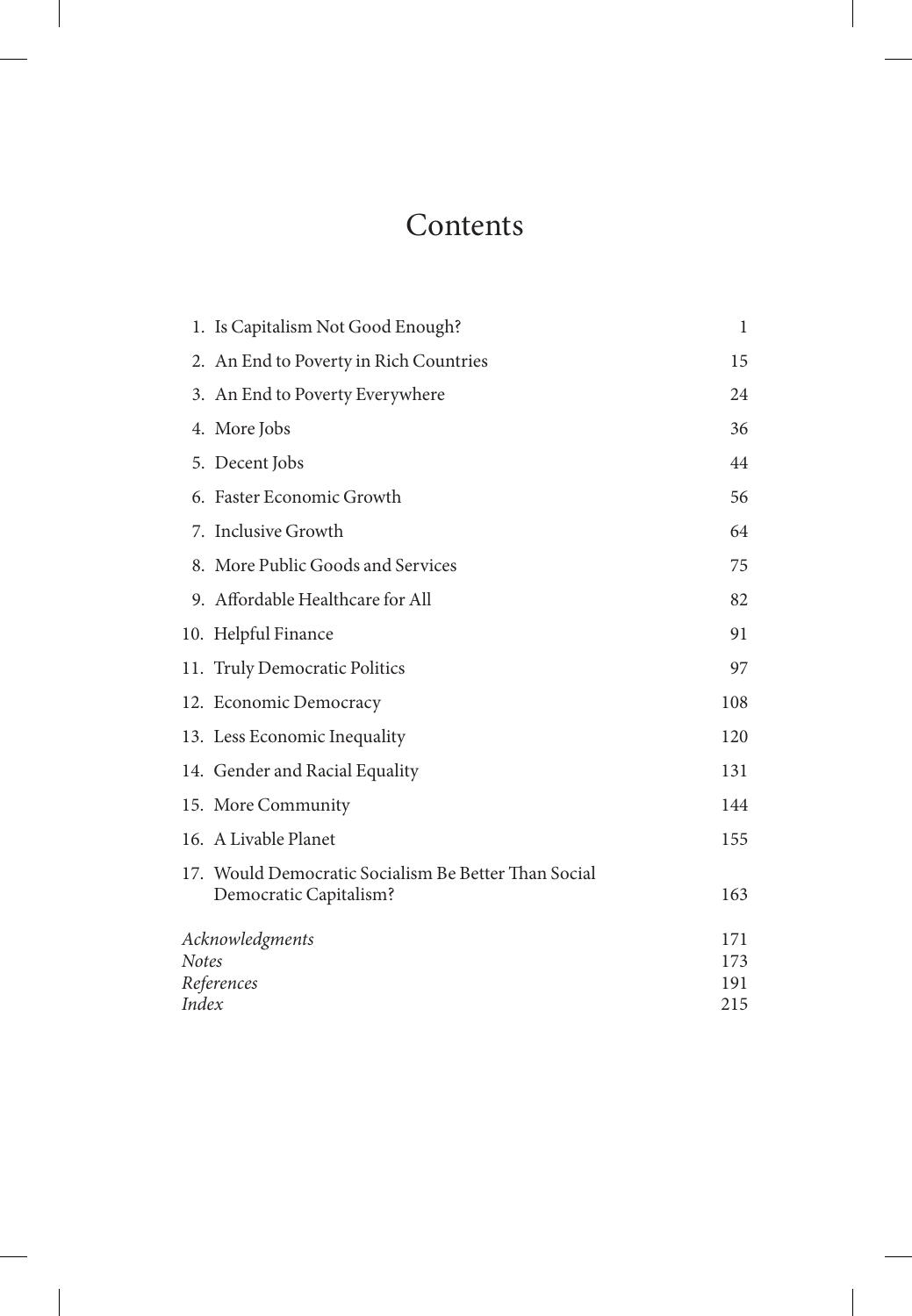1

### **Is Capitalism Not Good Enough?**

Socialism is back in the conversation. In the United States, of all places, recent polls suggest the share of young people who have a favorable impression of socialism is about the same as the share that have a favorable view of capitalism.<sup>1</sup> A self-described democratic socialist, Bernie Sanders, was runner-up in the Democratic Party's presidential primary in 2016 and 2020. Think tanks and magazines devising plans for socialist policies and institutions have sprouted up.<sup>2</sup> The *New York Times* and the *Washington Post* have each had an avowed socialist among their op-ed writers in recent years.<sup>3</sup> Since 2016, membership in the Democratic Socialists of America (DSA) has jumped from a few thousand to nearly 100,000.<sup>4</sup>

Is there a compelling case for socialism? Should we aspire to shift, in the reasonably near future, from a basically capitalist economy to a socialist one?

Let's stipulate that socialism refers to an economy in which two- thirds or more of employment and output (GDP) is in firms that are owned by the government, citizens, or workers. Two- thirds is an arbitrary cutoff, but it's as sensible as any other. It connotes a subsidiary role for the private non- worker- owned sector.

Since the Bolshevik revolution in Russia in 1917, much of the debate about socialism has focused on lessons that can be drawn from the experience of the former Soviet Union, Cuba, and other actually existing self-s tyled socialist countries.<sup>5</sup> I will ignore this almost entirely. Because each of those cases featured an autocratic political system, they are of little or no relevance to most modern proposals for socialism. Similarly, while the contemporary Chinese model is attractive to some,<sup>6</sup> my focus is on the kind of socialism currently desired by proponents in the world's affluent democratic nations. That socialism presupposes a democratic political system. That socialism would be a democratic socialism.

Some of the debate over democratic socialism concerns goals. The case for democratic socialism typically is motivated by goals such as freedom, opportunity, democracy, equality, and solidarity, among others. While I have some quibbles— as I explain in later chapters, I think some attach too high a priority to economic equality and to a particular form of economic democracy— for the most part I endorse the outcomes democratic socialists say they want. The aim of this book isn't to question those goals.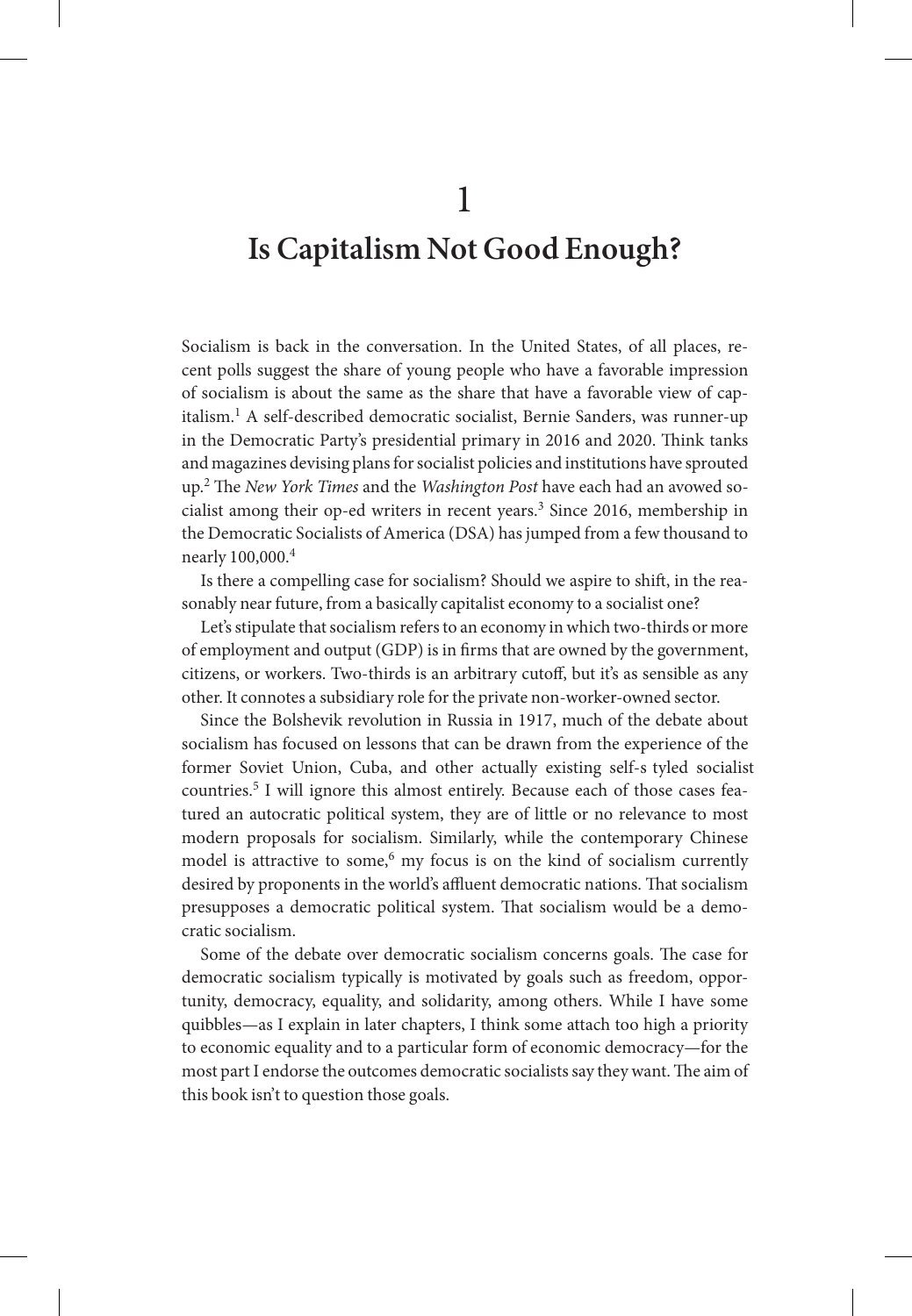To offer a realistic alternative, socialism must be workable. Socialism's proponents have put a good bit of effort into designing institutions and policies that might make a democratic socialist economy function effectively. I will draw on these proposals. In doing so I'll assume they are in fact workable, though I'll also emphasize that there is considerable uncertainty, since evidence is thin or nonexistent.

A potentially significant consideration in evaluating democratic socialism is the possibility of a "transition trough"—a steep and lengthy downturn in economic well-being during the shift from capitalism to socialism.7 There might indeed be a significant economic cost to transitioning if opponents stop investing or shift their assets to other countries. But maybe not. Perhaps the transition trough would be like an ordinary economic recession—painful but temporary. This too I will set aside.

My focus is on what has tended to be the centerpiece of the case for democratic socialism: the notion that capitalism is bad, or at least not very good. In reaching this conclusion, most have either analyzed a theoretical ideal-type of capitalism, as Karl Marx famously did in *Capital*, or used a single country, often the United States, as a stand-in for capitalism.<sup>8</sup> To fully and fairly assess democratic socialism's desirability, we need to compare it to the best version of capitalism that humans have devised: social democratic capitalism, or what is often called the Nordic model. $9$  I try in this book to offer such an assessment. My conclusion is that capitalism, and particularly social democratic capitalism, is better than many democratic socialists seem to think.

#### **The Reference Point: Social Democratic Capitalism**

Social democratic capitalism features a capitalist economy, a democratic political system, good elementary and secondary (K-12) schooling, a big welfare state, employment-conducive public services (childcare, job training, and others), and moderate regulation of product and labor markets. This set of institutions and policies improves living standards for the least well-off, enhances economic security, and boosts equality of opportunity. It does so without sacrificing the many other things we want in a good society, from liberty to economic growth to happiness and much more.<sup>10</sup>

Figures 1.1 through 1.5 give a flavor of social democratic capitalism's success. On the horizontal axis in each of the charts is a social democratic capitalism index. Every affluent longstanding-democratic country has a welfare state, but their expansiveness and generosity differ significantly. Employment-oriented public services and moderate (rather than stringent) product and labor market regulations aim to boost employment, and these too vary widely across the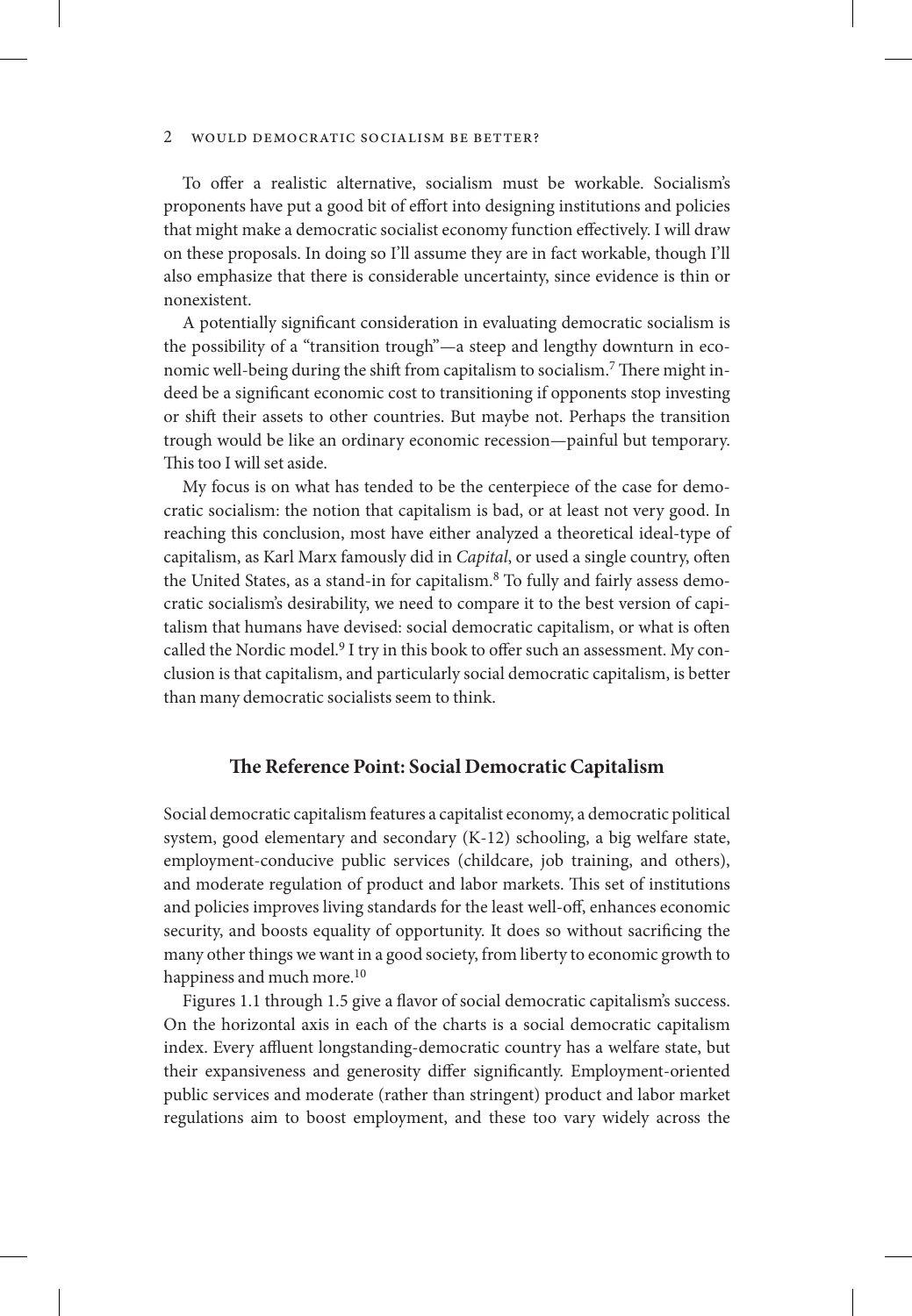

Figure 1.1 Social democratic capitalism and living standards of the least well-off

Low-end household income: posttransfer-posttax income at the 10th percentile of the income distribution. 2010–2016. The incomes are adjusted for household size and then rescaled to reflect a three-person household, adjusted for inflation, and converted to US dollars using purchasing power parities. "k" = thousand. Data sources: Luxembourg Income Study; OECD. Social democratic capitalism: average standard deviation score on four indicators: public expenditures on social programs as a share of GDP, replacement rates for major public transfer programs, public expenditures on employment-oriented services, and modest regulation of product and labor markets. The data cover the period 1980–2015. Data source: Lane Kenworthy, *Social Democratic Capitalism*, Oxford University Press, 2020, pp. 39–40. "Asl" is Australia; "Aus" is Austria. The line is a linear regression line. The correlation is +.73.

world's rich democratic nations. The social democratic capitalism index captures these country differences.<sup>11</sup>

The country ranking is consistent with what we would expect. The Nordic countries score highest (they are to the right on the horizontal axis). They are followed by five continental European nations that have big welfare states but less public spending on employment-promoting services and heavier regulation of product and labor markets: Austria, Belgium, France, the Netherlands, and Germany. In the lower half of scores are Switzerland, Japan, and six Englishspeaking countries, which have smaller welfare states and limited public spending on employment-oriented services. They are joined by three southern European nations and South Korea, which have medium-sized or small welfare states, comparatively little employment-promoting service spending, and heavy product and labor market regulation.<sup>12</sup>

On the vertical axis in Figure 1.1 is a measure of the living standards of the least well-off: the income of a household at the tenth percentile of the income distribution (90 percent of households have larger incomes, and 10 percent have smaller ones).<sup>13</sup> The incomes are adjusted for inflation over time and for cost-of-living differences across countries. The chart shows that the incomes of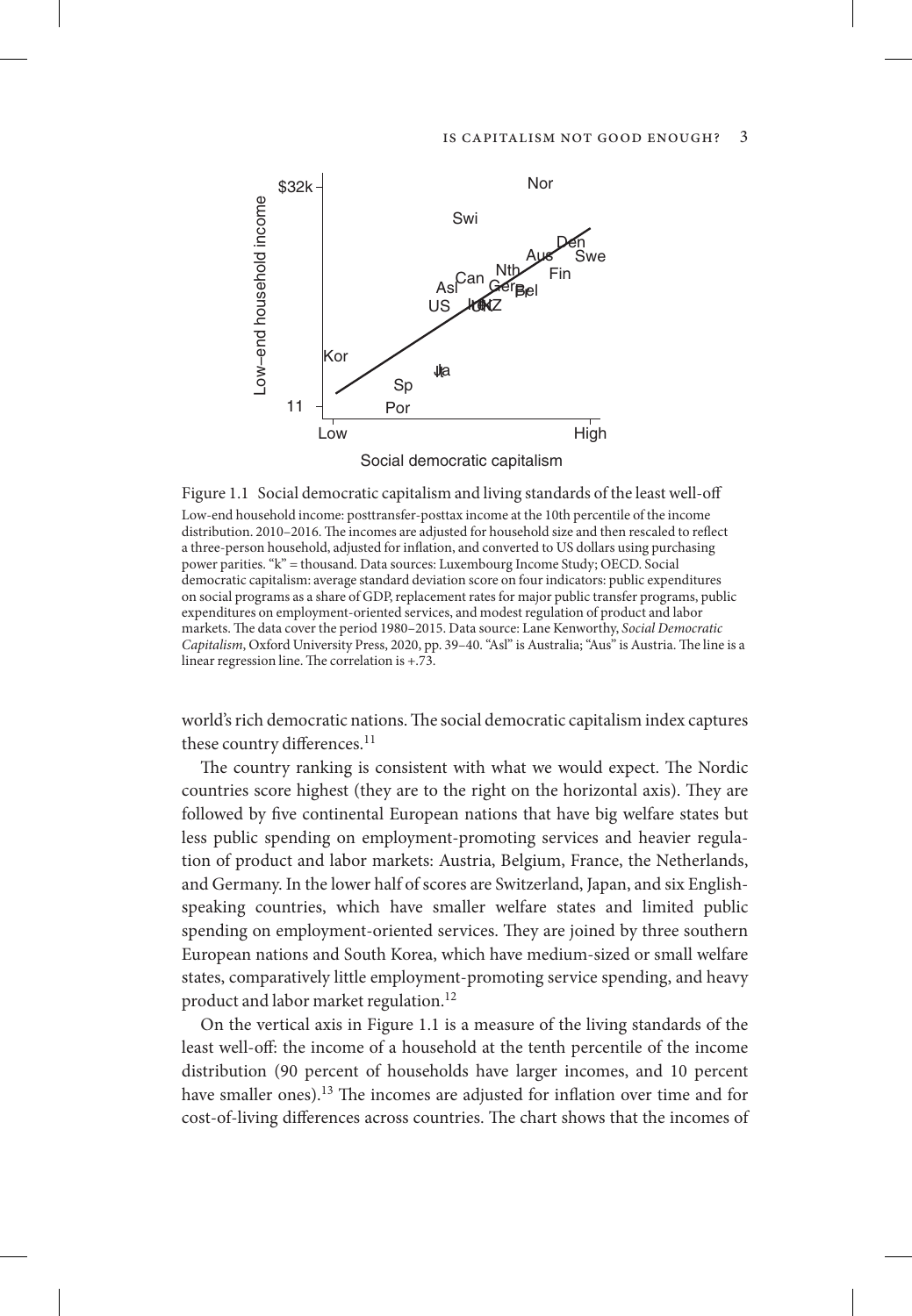low-end households tend to be higher in nations that make greater use of social democratic capitalism. And this income measure understates social democratic capitalism's benefits, because it doesn't take into account the monetary value of government services such as childcare and eldercare, which tend to be more plentiful under social democratic capitalism.14

In Figure 1.2 we see that the employment rate tends to be higher with social democratic capitalism. This owes partly to its extensive use of employmentpromoting government services: active labor market programs such as retraining and job placement and family-friendly programs like early education and paid parental leave. These kinds of services encourage more people, particularly women and parents, to enter employment, they help persons who lose a job to prepare for and find another one, and they serve as a direct source of jobs for teachers, trainers, caseworkers, and others. High employment rates also owe to social democratic capitalism's use of moderate, rather than heavy, regulation of product and labor markets. The easier it is to start up, operate, and shut down a business, and the more flexible firms can be in hiring and firing workers, the more private businesses are likely to be able and willing to boost employment.<sup>15</sup>

The vertical axis in Figure 1.3 shows a measure of economic insecurity: the share of households that experience a large income decline from one year to the next. The share tends to be smaller in nations with more of a social democratic capitalist orientation. This is partly because public insurance programs



Figure 1.2 Social democratic capitalism and employment

Employment: employed persons age 25–64 as a share of all persons age 25–64. 2010–2016. Data source: OECD. Social democratic capitalism: see Figure 1.1. "Asl" is Australia; "Aus" is Austria. The line is a linear regression line. The correlation is +.47.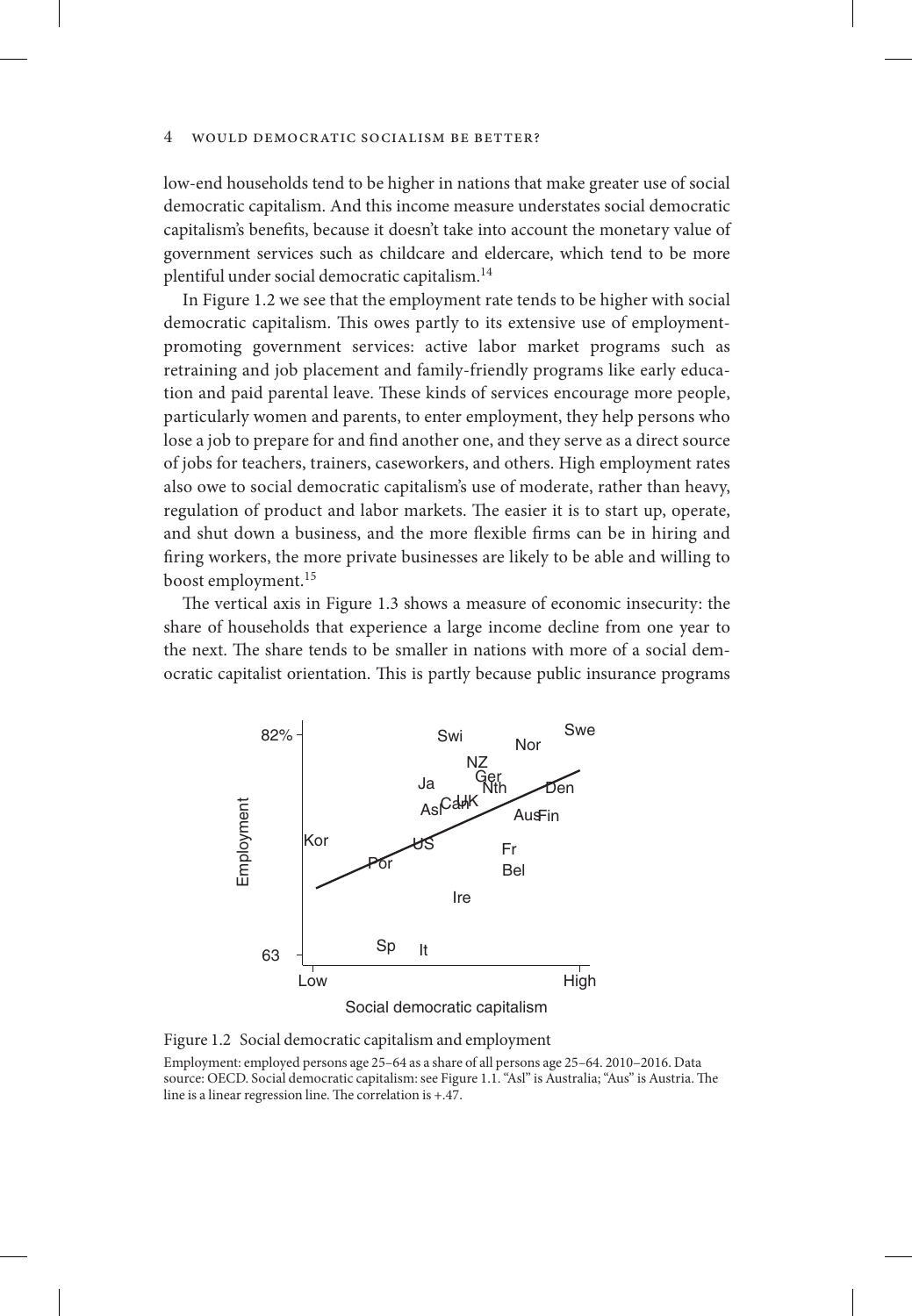

Figure 1.3 Social democratic capitalism and economic insecurity

Large income decline: Share of households experiencing a year-to-year income decrease of 25 percent or more. Average over the 2-year periods between 1985 and 2015. Excludes households that enter retirement between one year and the next. Data source: Jacob S. Hacker, "Economic Security," in *For Good Measure: Advancing Research on Well-Being Metrics beyond GDP*, edited by Joseph E. Stiglitz, Jean-Paul Fitoussi, and Martine Durand, OECD, 2018, table 8.4, using data from the ECHP, EU-SILC, CPS, and CNEF (BHPS, SOEP, HILDA, KLIPS, SHP, SLID). Social democratic capitalism: see Figure 1.1. "Asl" is Australia; "Aus" is Austria. The line is a linear regression line. The correlation is -.88.

compensate for lost earnings. It's also because social democratic capitalism boosts employment, so if a household member loses his or her job, it's easier for another member of the household to become employed, increase work hours, or take on a second job.

Figure 1.4 shows a strong positive association between social democratic capitalism and opportunity. We can think of opportunity as individuals' capability to choose, act, and accomplish—what Isaiah Berlin called "positive liberty" and Amartya Sen has labeled "real freedom."<sup>16</sup> While critics of big government tend to assume that public social programs reduce freedom, many of these programs are capability-enhancing. They boost people's cognitive and noncognitive skills, increase their employment options, ensure that hard times do minimal damage, and reduce dependence on family and friends. More than a century ago, John Stuart Mill recognized that true freedom to lead the kind of life we want requires education, health, and economic security.<sup>17</sup> More recently, Anu Partanen has highlighted this point in a comparison of her native Finland with her adopted country, the United States. Observing that many Americans don't have access to high-quality, affordable health insurance, childcare, housing in good school districts, college, and eldercare, Partanen notes that this diminishes not only Americans' economic security but also their freedom: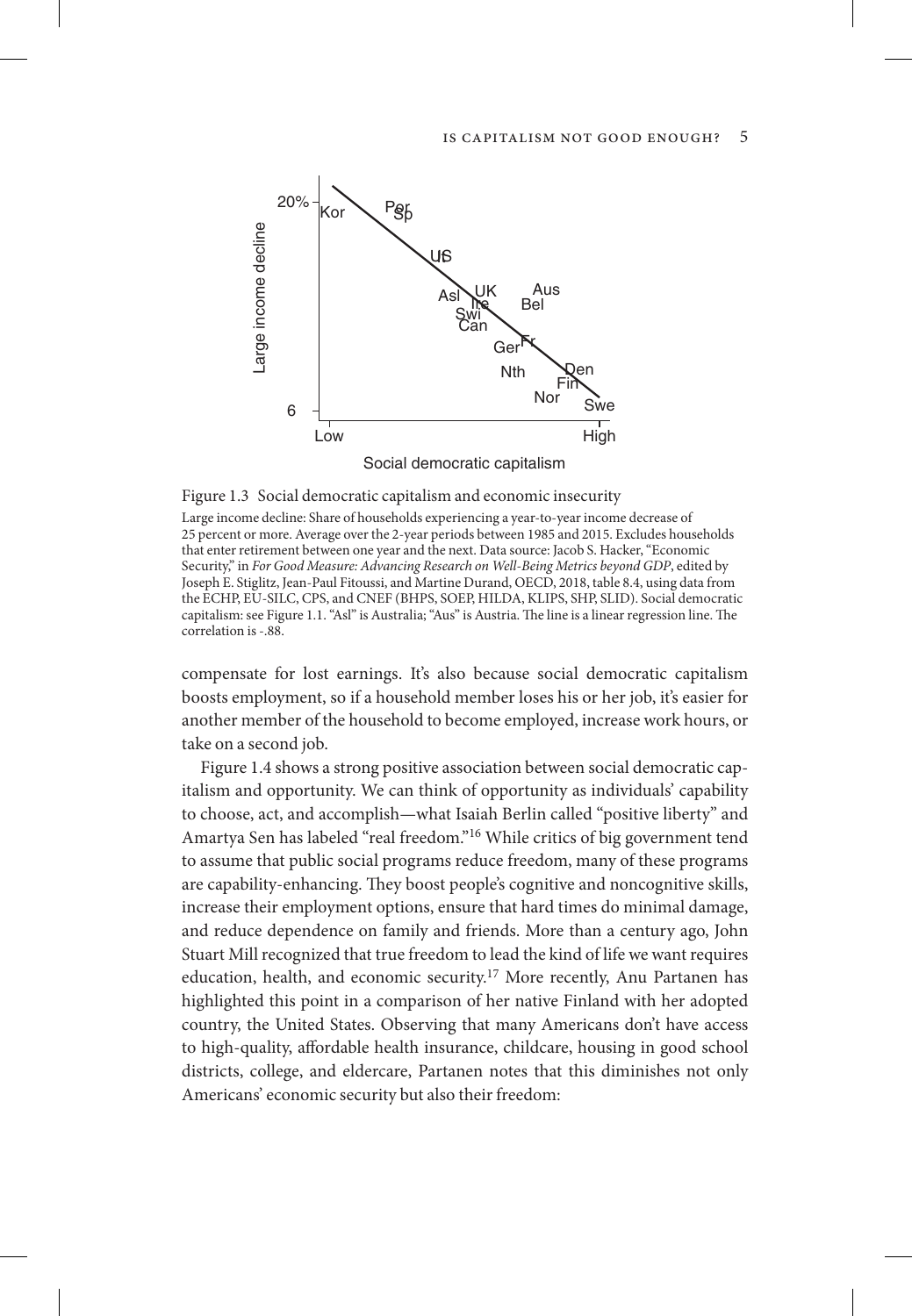

Figure 1.4 Social democratic capitalism and opportunity

Freedom to make life choices: share responding "satisfied" to the question "Are you satisfied or dissatisfied with your freedom to choose what you do with your life?" 2005–2019. Data source: Gallup World Poll, via the *World Happiness Report 2020,* online appendix. Social democratic capitalism: see Figure 1.1. "Asl" is Australia; "Aus" is Austria. The line is a linear regression line. The correlation is +.72.

Most people, including myself, assumed that part of what made the United States a great country, and such an exceptional one, was that you could live your life relatively unencumbered by the downside of a traditional, old-fashioned society: dependency on the people you happened to be stuck with. In America you had the liberty to express your individuality and choose your own community. This would allow you to interact with family, neighbors, and fellow citizens on the basis of who you were, rather than on what you were obligated to do or expected to be according to old-fashioned thinking. The longer I lived in America . . . the more puzzled I grew. For it was exactly those key benefits of modernity—freedom, personal independence, and opportunity—that seemed, from my outsider's perspective, in a thousand small ways to be surprisingly missing from American life today. . . . In order to compete and to survive, the Americans I encountered and read about were . . . beholden to their spouses, parents, children, colleagues, and bosses in ways that constrained their own liberty.<sup>18</sup>

We have no direct measure of opportunity, but a useful indirect measure comes from a question asked by the Gallup World Poll: "Are you satisfied or dissatisfied with your freedom to choose what you do with your life?" We can treat the share responding "satisfied" as an indicator of opportunity, of the degree to which capabilities extend widely across the population. This share is on the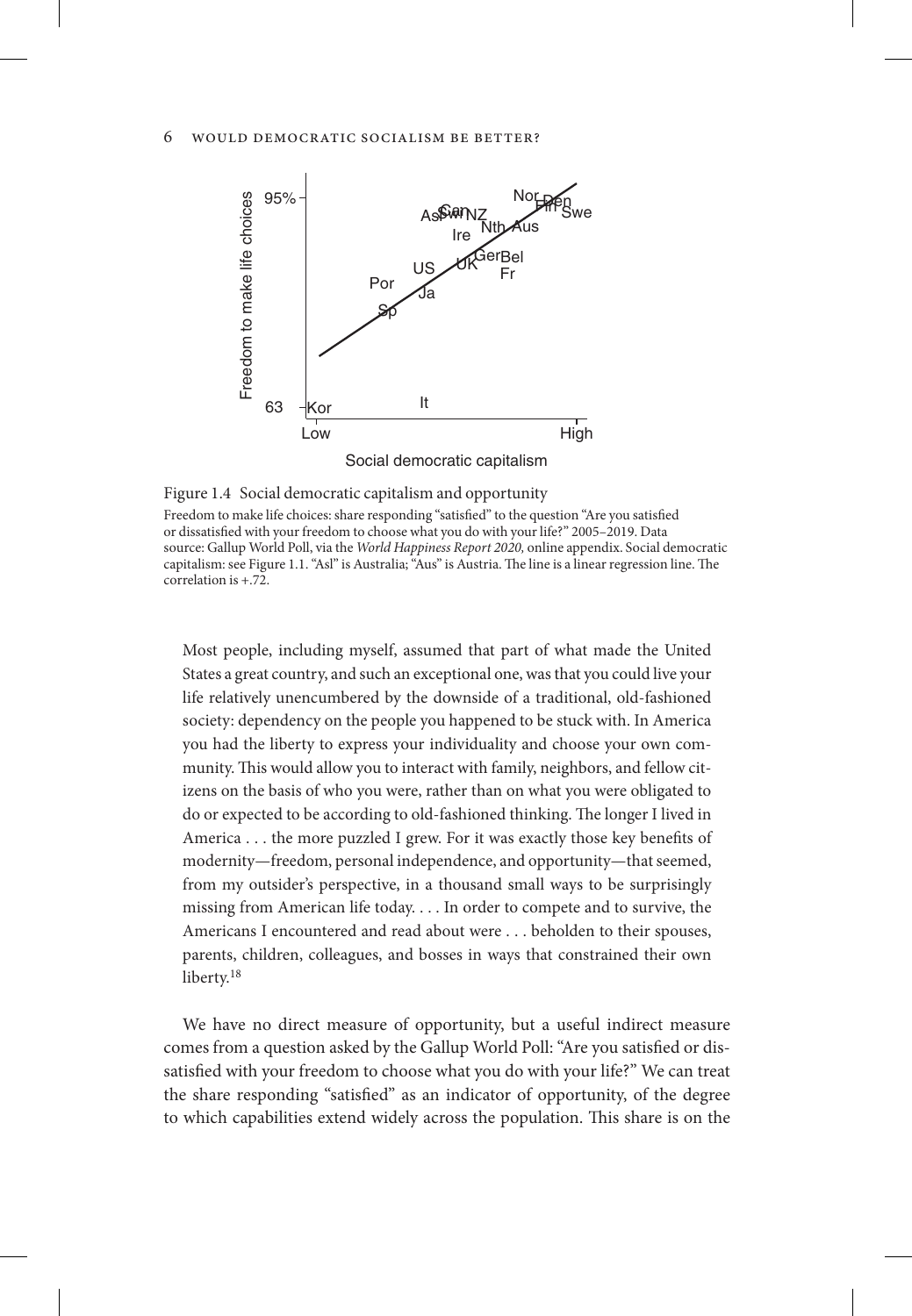vertical axis of Figure 1.4. The pattern across countries is consistent with the hypothesis that social democratic capitalism enhances opportunity.19

Figure 1.5 looks at happiness, which some consider the ultimate prize.<sup>20</sup> The Gallup World Poll regularly asks the following question: "Please imagine a ladder, with steps numbered from 0 at the bottom to 10 at the top. The top of the ladder represents the best possible life for you and the bottom of the ladder represents the worst possible life for you. On which step of the ladder would you say you personally feel you stand at this time?" Across the rich democratic countries, we see a strong positive association between social democratic capitalism and life satisfaction.

Social democratic capitalism's chief practitioners have been Denmark, Finland, Norway, and Sweden. Skeptics on the left sometimes suggest that the model peaked in the 1970s, retreating since then in the face of a business offensive and economic globalization.<sup>21</sup> This is true when it comes to income inequality, as we will see in a later chapter.<sup>22</sup> But inequality is the exception rather than the rule. Among the five outcomes shown on the vertical axes in Figures 1.1 to 1.5, we have over-time data for three. Figure 1.6 shows that incomes of households at the low end of the socioeconomic ladder have continued to rise rapidly in all four Nordic countries since the 1970s, both in absolute terms and relative to what's happened in the United States.<sup>23</sup> Figure 1.7 shows that the Nordics have



Figure 1.5 Social democratic capitalism and happiness

Life satisfaction: average response to the question "Please imagine a ladder, with steps numbered from 0 at the bottom to 10 at the top. The top of the ladder represents the best possible life for you and the bottom of the ladder represents the worst possible life for you. On which step of the ladder would you say you personally feel you stand at this time?" 2005–2019. Data source: Gallup World Poll, via the *World Happiness Report 2020*, online appendix. Social democratic capitalism: see Figure 1.1. "Asl" is Australia; "Aus" is Austria. The line is a linear regression line. The correlation is +.72.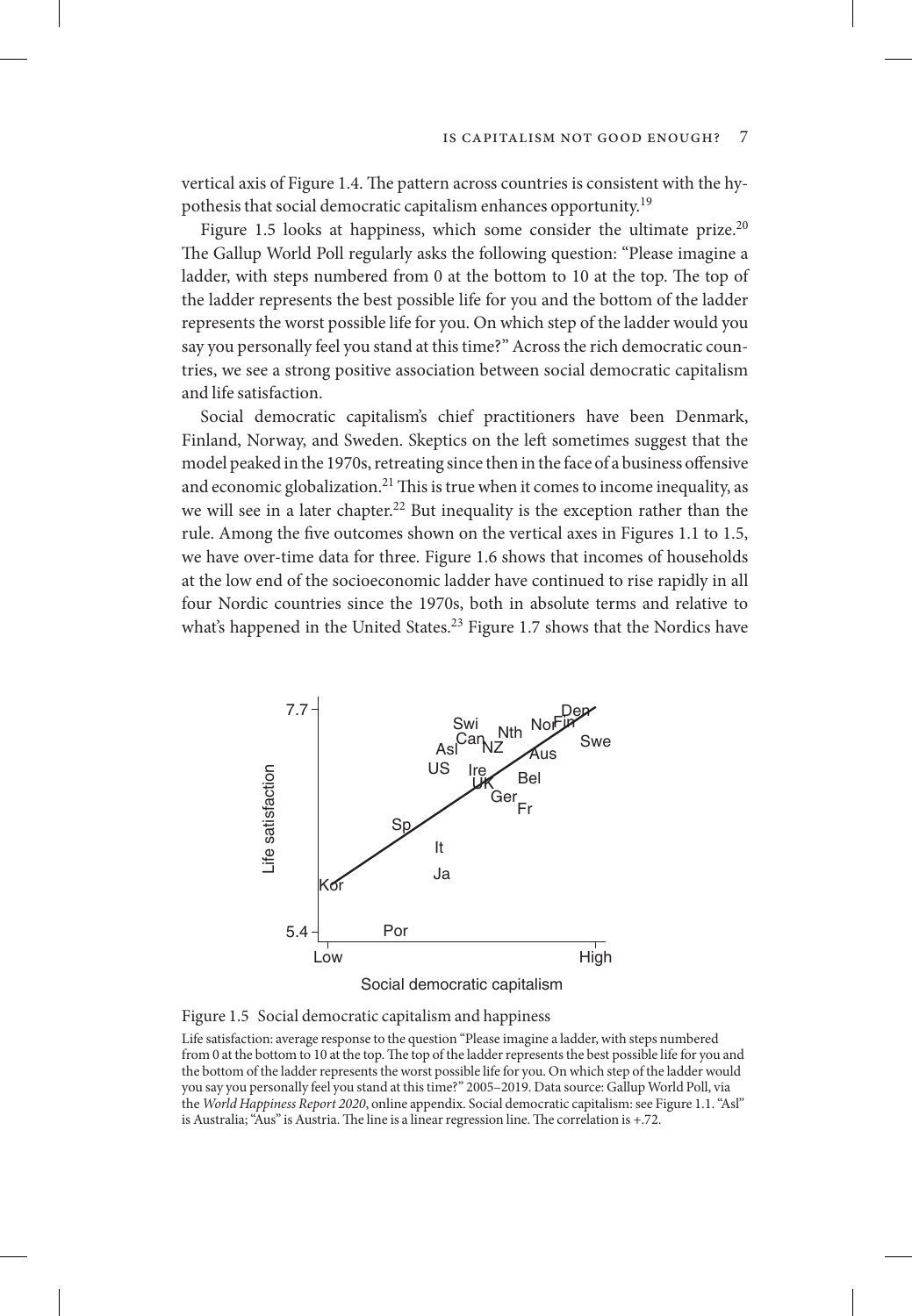

Figure 1.6 Living standards of the least well-off

Tenth-percentile household income. Posttransfer-posttax income. The incomes are adjusted for household size and then rescaled to reflect a three-person household, adjusted for inflation, and converted to US dollars using purchasing power parities. "k" = thousand. Data sources: Luxembourg Income Study; OECD. The lines are loess curves.



Figure 1.7 Employment

Employed persons age 25–64 as a share of all persons age 25–64. The vertical axis doesn't begin at zero. Data source: OECD. The lines are loess curves.

maintained or improved their high employment rates.<sup>24</sup> And in Figure 1.8 we see that life satisfaction has increased slightly in Norway and Finland while falling slightly in Denmark and Sweden. Here, too, all of the Nordics have performed a good bit better than the United States.25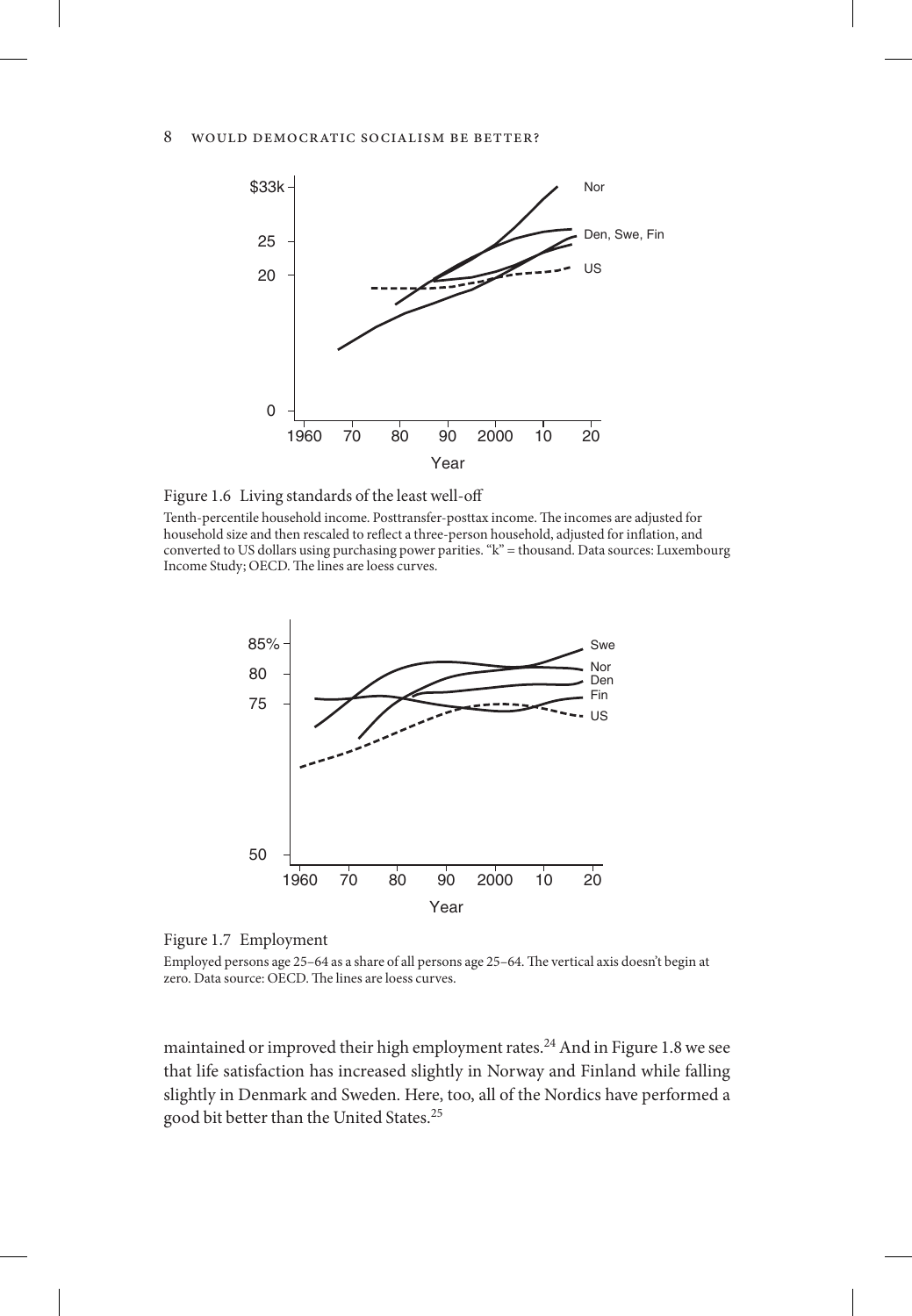

Figure 1.8 Life satisfaction

Average response to the question "All things considered, how satisfied are you with your life as a whole these days?" Scale of 0 to 10. The vertical axis doesn't begin at zero. Data source: World Values Survey.

Some observers believe the Nordic nations have unique features—culture, good government, small size, among others—that allow them, and only them, to achieve the good outcomes produced by social democratic capitalism without suffering tradeoffs. But a careful look at the evidence suggests this isn't true.<sup>26</sup> The model's success almost certainly is transferable to other affluent democratic nations. Indeed, all of those nations already are partial adopters of social democratic capitalism, and they've benefited from that.

While the Nordic nations are, to this point, the only ones to have fully embraced social democratic capitalism, other countries have been moving in that direction.<sup>27</sup> Many of the continental European nations have long had expansive and generous public social programs. Over the past two decades, some of them—most notably Germany, the Netherlands, and Austria—have added early education, lifelong learning, active labor market policy, and other employment-conducive public services, and some have loosened their product and labor market regulations. Both steps bring these countries into closer alignment with the social democratic capitalist model. The United Kingdom also moved in this direction under the New Labour governments headed by Tony Blair and Gordon Brown from 1997 to 2010, though the Conservative governments since then have pulled back somewhat. Even the United States, long seen as the welfare state laggard among the affluent democracies, has continued its slow but fairly steady long-run movement toward social democratic capitalism.<sup>28</sup>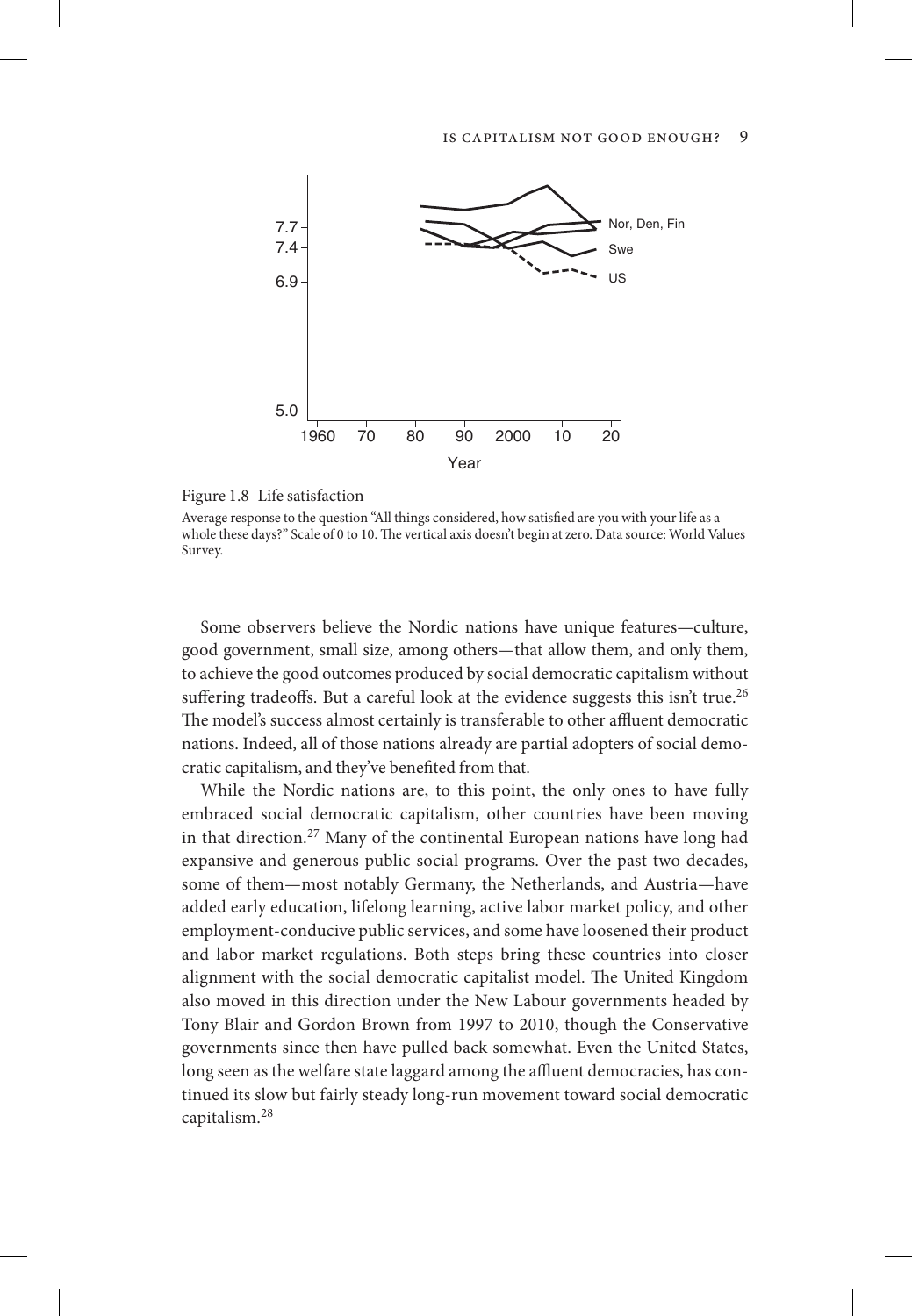One way to see this is via an indicator of the scope and generosity of public social programs. Figure 1.9 shows the amount governments in the rich democratic countries spend on social programs as a share of gross domestic product (GDP). The share has been rising in all of these nations for roughly a century. And the difference between the Nordic countries today and the United States today is much smaller than the difference between the United States today and the United States a century ago.

So when we ask "Would democratic socialism be better?" we should be asking not whether it would be better than capitalism per se, or better than Americanstyle capitalism. Our question should be: In what ways would democratic socialism improve upon social democratic capitalism?29 How would Danes, Swedes, Germans, Americans, Koreans, and people in other countries have better lives if they opted for democratic socialism rather than the Nordic model?

Before moving on, let me emphasize that the label "social democratic capitalism," which I'll use throughout the book, is shorthand for a set of policies and institutions: a capitalist economy, a democratic political system, good K-12 schooling, a big welfare state, employment-conducive public services, and moderate regulation of product and labor markets. It *isn't* intended to be shorthand for the policy preferences of particular Social Democratic parties, nor for the electoral success of those parties.





Share of GDP. Gross public social expenditures. Data source: Esteban Ortiz-Ospina and Max Roser, "Public Spending," *Our World in Data*, using data for 1880–1930 from Peter Lindert, *Growing Public*, volume 1, Cambridge University Press, 2004, data for 1960–1979 from OECD, "Social Expenditure 1960–1990: Problems of Growth and Control," OECD Social Policy Studies, 1985, and data for 1980ff from OECD, Social Expenditures Database. "Asl" is Australia; "Aus" is Austria.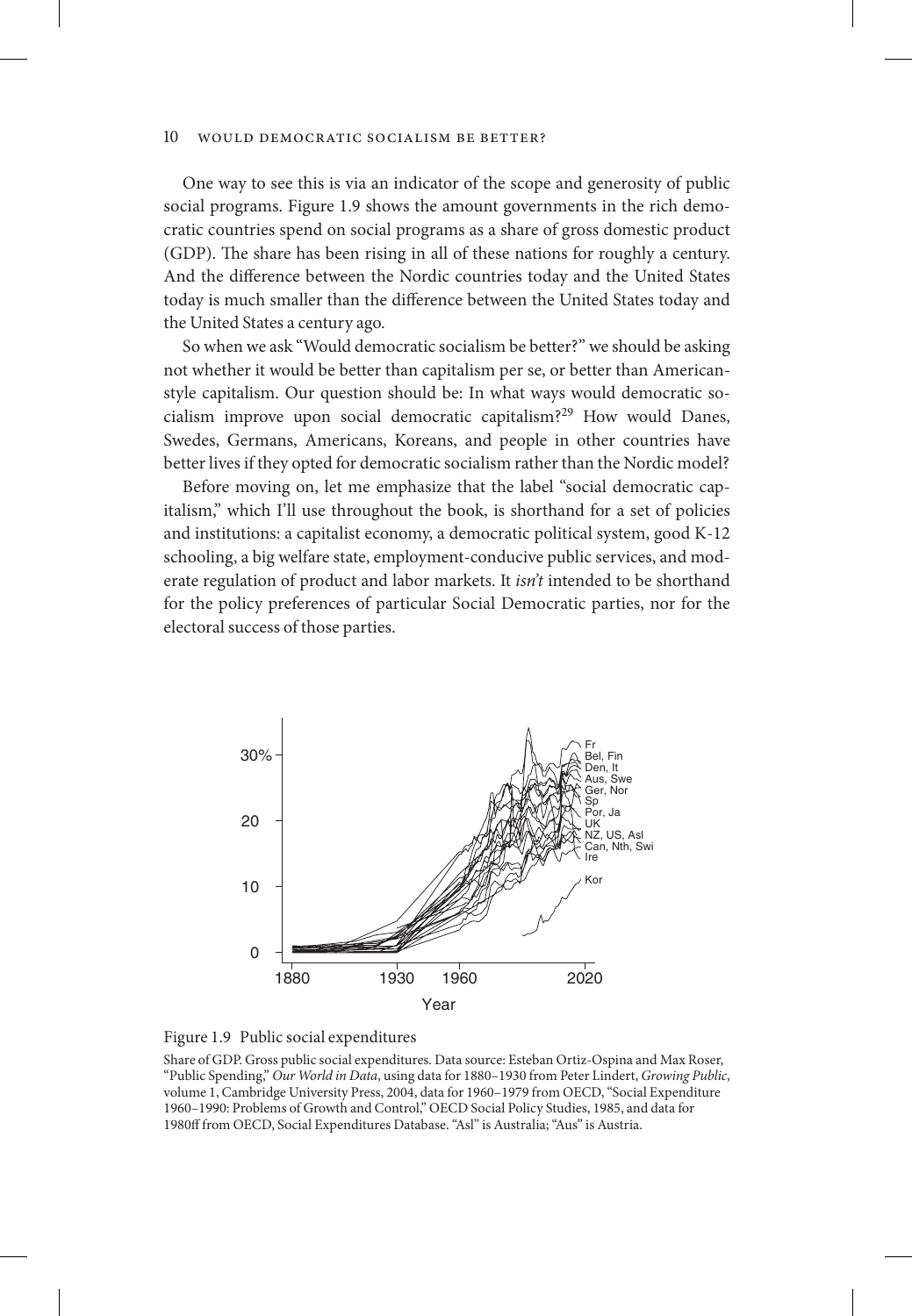#### **What Is Democratic Socialism?**

What might democratic socialism look like? Some advocates envision it, vaguely, as a society in which everyone has access to what they need, there is little inequality of income or wealth or power, and behavior is cooperative.<sup>30</sup> Most proponents, however, think of democratic socialism mainly as a different way of structuring the economy. For socialists in prior eras this meant government economic planning, but today nearly all socialist proposals rely heavily on markets.<sup>31</sup> The core distinguishing features of contemporary democratic socialist ideas are public ownership of firms and economic democracy.<sup>32</sup>

Ownership of companies in democratic socialism would be mainly public rather than private. One straightforward version of this would involve government taking ownership of ("nationalizing") firms in a variety of industries. Jeremy Corbyn, the Labour Party candidate for prime minister in the United Kingdom in 2017 and 2019 and a self-described socialist, proposed to nationalize rail, water, electricity distribution companies, and mail, as well as some steel firms.<sup>33</sup> Getting two-thirds or more of the economy in government hands would require far more. Here, for example, is the current distribution of employment by industry in the United States: 34

- 13.9% Government
- 13.0 Professional and business services
- 12.4 Healthcare
- 10.2 Leisure and hospitality
- 9.8 Retail trade
- 7.9 Manufacturing
- 5.5 Self-employed
- 5.3 Finance
- 4.5 Construction
- 4.1 Other services
- 3.6 Wholesale trade
- 3.4 Transportation and warehousing
- 2.3 Education
- 1.8 Information
- 1.4 Agriculture
- 0.4 Mining
- 0.3 Utilities

Government (federal, state, and local) currently accounts for about 14 percent of employment. If all of healthcare, manufacturing, finance, transportation, education, and utilities were nationalized, that would bring public employment to only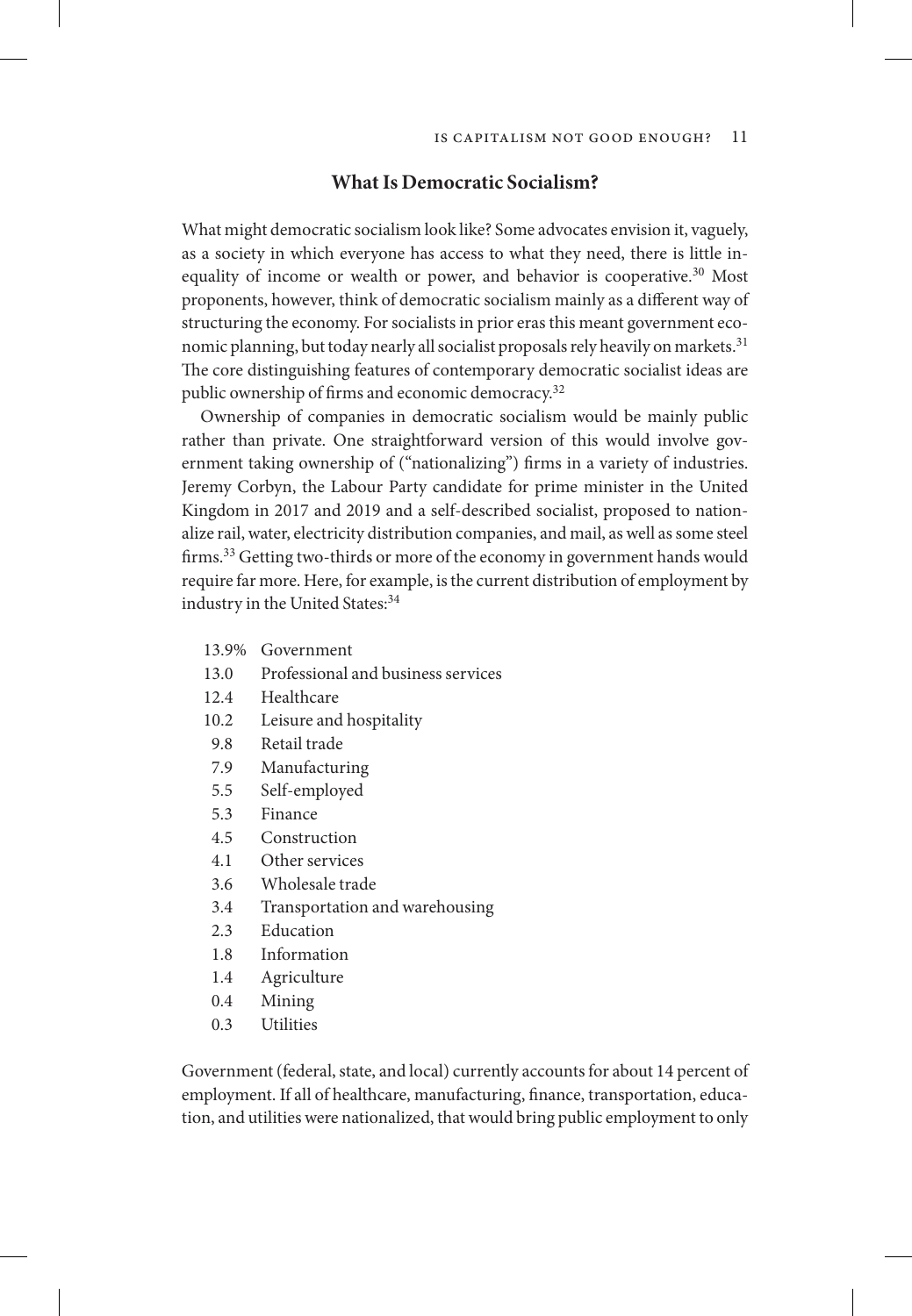about 45 percent of the total. An additional 20 percent or so would be needed to get to two-thirds.

Another way to think about this is by size of firm. Here is the current breakdown in the United States:<sup>35</sup>

| 13.9% | Government                       |
|-------|----------------------------------|
| 8.6   | Private: 1 to 9 employees        |
| 21.7  | Private: 10 to 99 employees      |
| 20.9  | Private: 100 to 999 employees    |
| 35.0  | Private: 1,000 or more employees |

Nationalizing all currently private firms that have more than 1,000 employees and most that have more than 100 would bring two-thirds into the public sector.

Nationalization isn't the only approach to public ownership. Another is to change the nature or the distribution of stock shares. For example, employees could own a large number of firms collectively. One way to do this would be to gradually transfer stock shares in large companies to a fund controlled by labor unions or by some other worker-elected representative body.<sup>36</sup>

Another proposal for how to change stock ownership is John Roemer's "coupon socialism" plan.37 Mid-sized and large companies would issue stock shares, just as they do today in capitalist economies. At age 18, each person is given a certain number of coupons, equal to a per capita share of the total value of the economy's stock shares, which she can use to purchase shares in particular firms (or in a mutual fund or index fund). Coupons can be used for this purpose only; they can't be sold for cash. Firms pay dividends, yielding an income flow to their owners. And ownership confers the right to vote as a shareholder in electing a firm's board of directors. If a person sells some or all of his shares in a particular company, he receives coupons, which can be used only to purchase shares in other firms. Share ownership can't be inherited or gifted; at death, a person's coupons go back to the common pool, to be redistributed among living citizens.

Because stock shares can be traded, the price (in coupons) of successful firms will increase. Thus, over the course of a lifetime, people who invest in more successful companies will end up with a larger ownership share than others. This may also yield them more income via the dividend payments of the companies (or mutual funds) whose shares they own. But this type of income inequality will be minor relative to what exists in contemporary capitalist economies, where a small share of the population own lots of stock shares and most people own few or none.

Firms in the Roemer plan can raise money by issuing new shares and selling them on the stock market for coupons. The government (central bank) determines the value of new stock shares, which gives it some influence over the direction of economic activity. If the government wants to encourage investment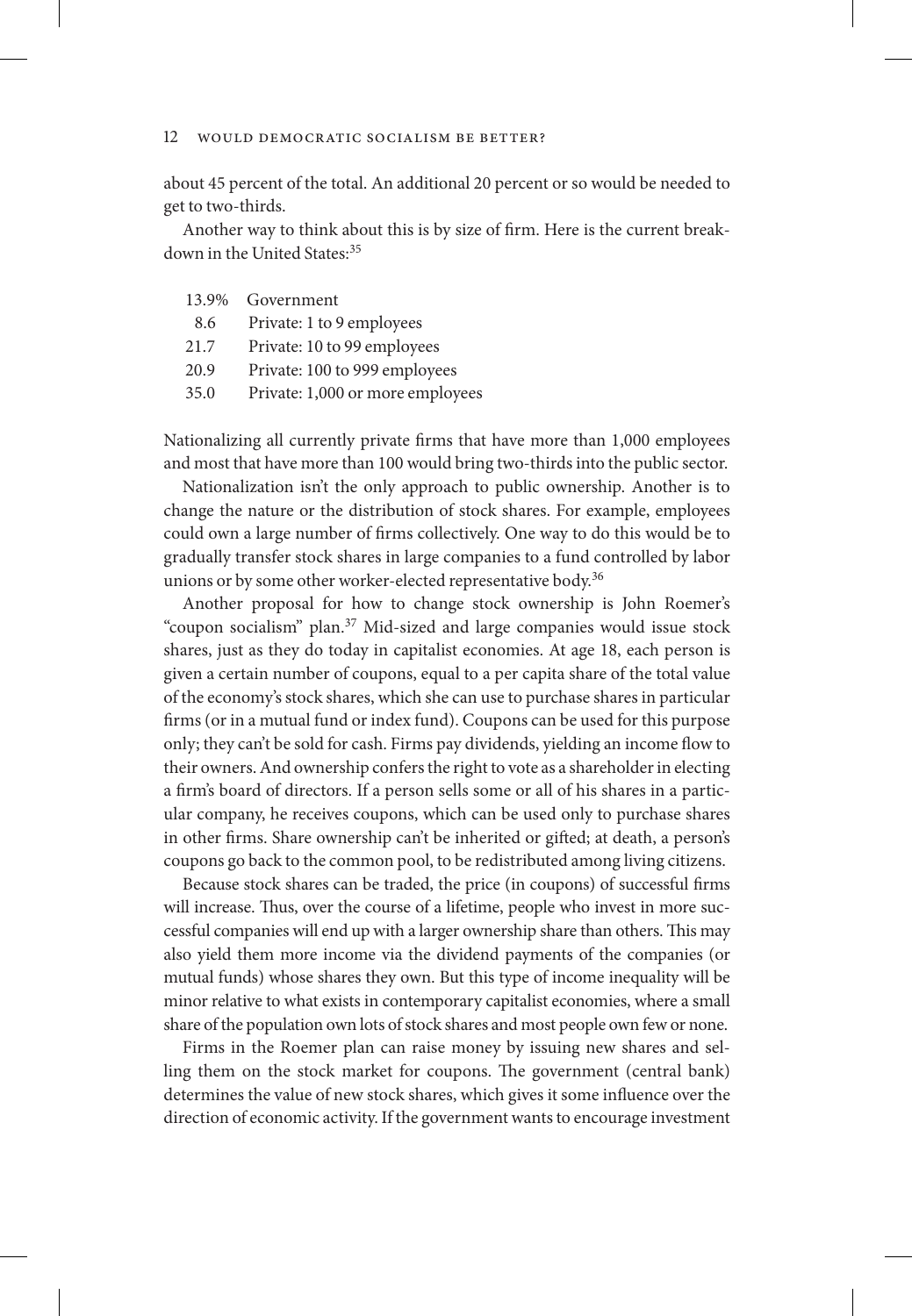in, say, clean energy, it can increase the value of new shares of firms in that line of business. But otherwise a Roemer "coupon socialism" economy would operate similarly to existing affluent capitalist economies.

If one common vision of democratic socialism revolves around shifting from private to public ownership of firms, another sees it as the expansion of democracy to the economic sphere, within firms and/or in the broader economy. Tom Malleson lays out a version of this:

*Democratic workplaces*. Firms are run as worker cooperatives (except for those run by a single individual, or those of large capital-intensity or national importance, which are co-managed between worker representatives and state representatives). The majority of the workforce of each co-op must be full members with equal rights to participate in the governance of the firm, elect managers, and receive a share of the profits. Temporary workers could be permitted, but after a probationary period they must enjoy full rights to become members should they wish to do so. Each firm is free to remunerate as it sees fit. . . .

*A democratized market system*. Co-ops and consumers interact with each other and are coordinated by way of a market system. This is the second component of the economy—a cooperative market system regulated by an interventionist state. The market system is regulated to improve consumer democracy by reducing inequality. . . .

*Democratic finance and investment*. Citizen democracy over economic development is protected by capital controls and promoted through public institutions that are both accountable and well-equipped to deal with market failures (such as externalities, public goods, etc.) These public institutions exist at different levels: accountable investment at the highest level is achieved through a National Investment Fund, while meaningful involvement occurs at the local level through Public Community Banks (ideal for dealing with local externalities) and participatory budgeting (ideal for dealing with local public goods). Public funds are allocated by the government to regions based on the share of their population; then municipalities direct funds to public community banks and participatory budgeting. Participatory budgeting decides on local investment priorities and the public community banks disperse their funds as loans to co-ops (and individuals) on the basis of criteria decided by the elected municipal government.<sup>38</sup>

While there are other conceptualizations of democratic socialism, public ownership and economic democracy are the key features for most contemporary proponents.39

Here I need to clear up a terminological confusion. The confusion stems mainly from Bernie Sanders, who came close to being the Democratic Party's